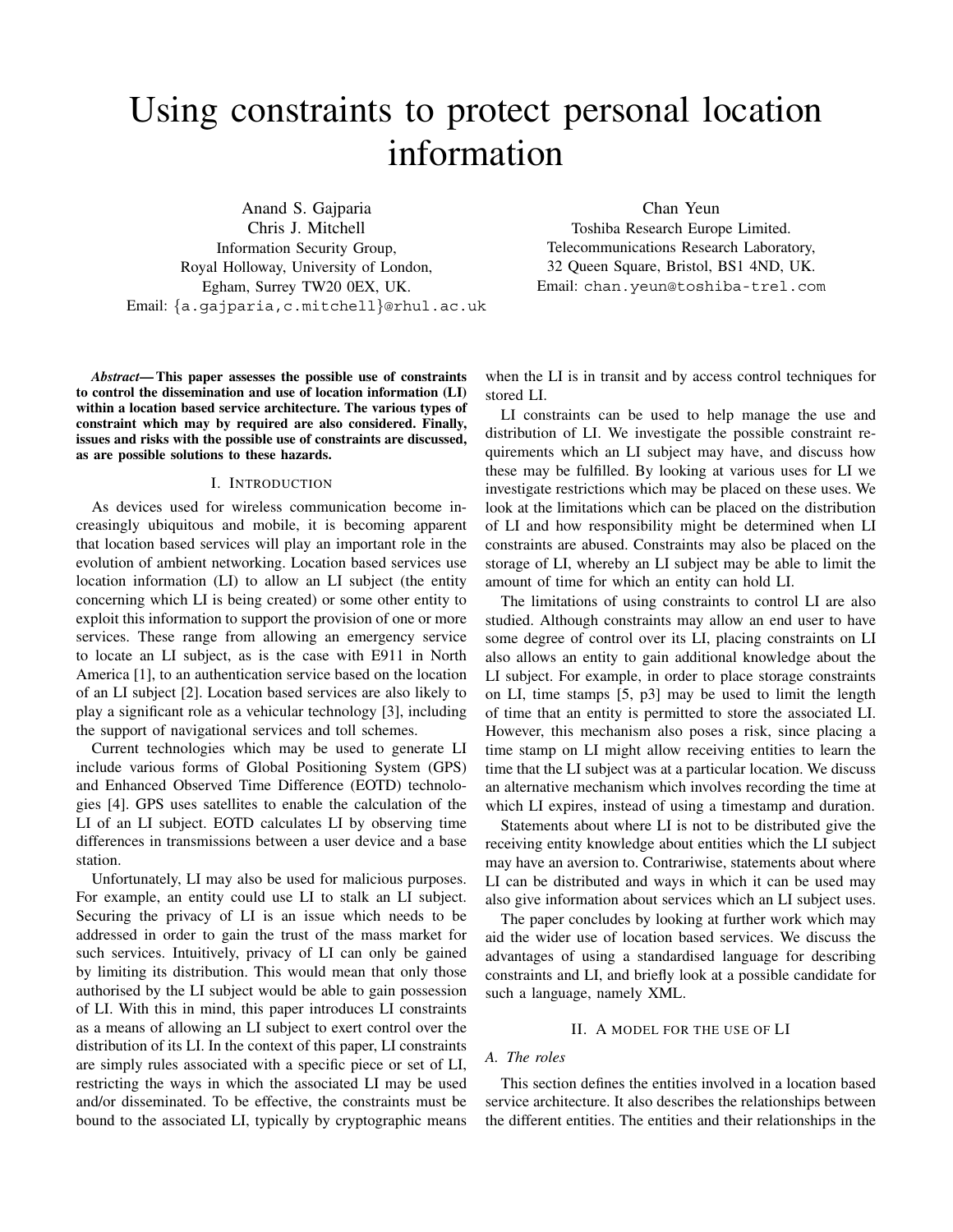special case of a mobile User Device are shown diagrammatically in Figure 1.

- *•* **LI subject.** An LI subject is the entity about whom location information is being gathered, managed and used. This entity is most commonly a human user.
- *•* **Malicious Party** This is an entity with malicious intent. A malicious party may act as a threat to the confidentiality, integrity or availability of LI for one or more LI subjects.
- *•* **User Device (UD).** This entity is a device with which the LI subject may interact, e.g. to invoke a location based service. Such a device may either be static, e.g. a desk top computer, or more typically mobile, such as a mobile phone or Personal Digital Assistant (PDA). It is, in fact, this device regarding which LI is generated rather than the user him/herself, since there is typically no way to directly measure the location of individuals. Thus this entity is a key part of the model.
- *•* **Location Information (LI).** This is data which provides information regarding an LI subject's location. LI may occur in many forms. In general, we can divide LI into two types, namely *Inferred* LI and *Actual* LI. Actual LI refers to a directly calculated geographical location. This type of data indicates, to some degree of accuracy, the physical location of an LI subject. Inferred LI is, by contrast, obtained by implication. For example, if a user is present on a network, this implies that they are likely to be within an certain vicinity, although no specific calculation of geographical LI has taken place.
- **LI gatherer.** This is an entity which gathers or possesses LI about an LI subject. A GPS receiver is an example of an LI gatherer, as it obtains location data. An entity in a GSM network which keeps signalling data for a UD is also an example of a LI gatherer. Although a GSM network does not normally pass on this LI (except in certain special cases), it certainly possesses such information, and could, in an appropriate environment, be a valuable source of LI for commercial use.
- *•* **Location Based Service (LBS).** This is a service based on LI, e.g. a vehicular navigation service.
- *•* **LBS directory.** This entity provides information regarding LBSs which are available for use to a particular user. The LBS directory may itself use LI regarding the service consumer when providing the service. For example, it may show a service requestor lists of LBS providers providing information about particular types of retail premises in the area of the requester.
- *•* **Network Entity.** This is a component which provides a network service to a UD. Two important types of Network Entity are the local base station which provides network access to the UD, and the UD's 'home network' with whom the UD owner has a contract and charging arrangement for the provision of network services.
- *•* **Regulator/Legal authority.** This is an entity which exerts legal or regulatory control over the management and

use of LI. This includes telecommunications regulators, data privacy authorities, law enforcement bodies, and auditors.



Fig. 1. Mobile scenario for location-based service provision

# *B. LI abuse*

This document discusses the use of constraints to limit the abuse of LI. When we talk about the abuse of LI constraints, we define this as *any use, distribution or storage of LI which contradicts the rules defined by the constraints.* We also assume that the LI, together with the constraints, is transmitted and stored in a secure manner. By this we mean that the receiving entity has been authenticated by the sender, that LI confidentiality and integrity are not compromised during transmission, and that the LI constraints are securely bound to the LI.

## III. USING CONSTRAINTS WITH LI

In order to set constraints on LI we must first look at how an LI subject may want to restrict the use and distribution of LI. In addition, these constraints should be in some common format which is automatically processable.

# *A. Constraint types*

This section looks at the types of LI constraint which may be required.

*1) Storage time constraints:* Storage time constraints may be used to limit the duration that an entity can store LI. This can be done in two ways.

One way is by the use of time stamps. A time stamp can be used to record the time of creation or the existence of information [5, p3]. By adding a validity period a statement can be made that an entity should not hold LI subsequent to its expiry. For example, the LI subject may state that an entity cannot use LI once one hour after the time set by the time stamp has elapsed. The use of time stamps requires additional security mechanisms. Time stamp protocols require synchronisation and secure time clocks [5, p3]. Also, there should be secure mechanisms to obtain them. The fields needed for such a constraint would be the issue date/time and the validity period.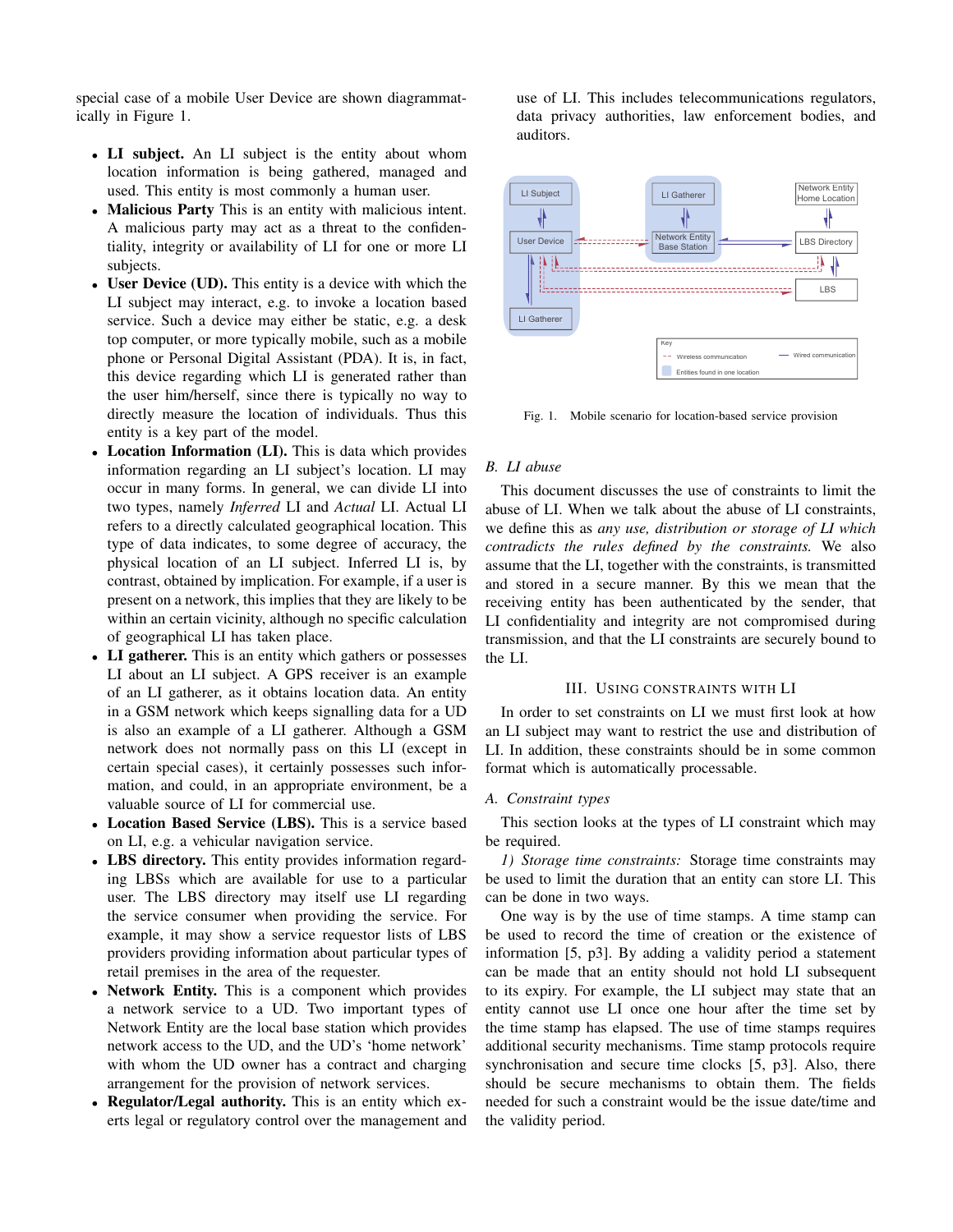Another way of adding time constraints to LI is by stating the time at which LI expires. This may be in the form of a date and time after which LI cannot be held. This would eliminate the need for a secure time stamp. The entity receiving LI will, however, need access to a secure clock in order to learn when LI is invalid. The field necessary for this scheme would be the expiry date/time.

*2) Distribution constraints:* The LI subject may also want to constrain the distribution of LI. Distribution constraints can be specified inclusively or exclusively. Inclusive constraints would show the entities who are permitted to possess LI. Exclusive constraints would show the entities who are not permitted to possess LI.

Consideration should also be made with regard to the way in which LI distribution is managed, and which entity is accountable for misuse of LI. This could be the entity which sends LI to an entity who is not permitted to receive it, or it could be the entity which receives and then stores LI when it is not permitted. Of course having both sender and receiver responsible for protecting LI would be most desirable, to ensure that the probability of misuse being prevented, or at least detected, is maximised.

*3) Usage constraints:* An LI subject may want to place constraints on the use of LI, to allow them to restrict the way in which their LI is used. Difficulties when constraining usage arise when attempting to enumerate all the different applications of LI, because of the wide range of possible uses. An attempt to classify the main possible uses of LI is given in section III-B immediately below.

# *B. Uses of constraints*

The use of LI can be divided into two main types. LI can be used to:

- *•* provide the LI subject with a service or with location details, or
- *•* provide a service or location details to a separate entity.

The LI subject may, of course, not wish other entities to gain access to its location information, and hence may use constraints to limit uses of LI falling into the second category. Both these two main categories can be further sub-divided, and we now consider some examples of uses of LI within these two broad classes — see also Figure 2. These lists are not meant to be exhaustive.

*1) Providing services to the LI subject:* We consider four main categories of use of LI where the benefiting entity is the LI subject.

- *• Location based security* may be used to provide a security service to the LI subject. For example, the LI subject may not want to carry out transactions with retailers from certain locations. The LI subject can check the location of the retailer and use this information to decide whether or not it wants to carry out a transaction.
- *• Location based messaging* may be used to inform an LI subject regarding any "buddies" who may be located nearby. These buddies may be a list of people maintained by the LI subject. This is similar to internet messaging

with the added location property. An LI subject may not want "buddies" to know his/her location at a given time, a restriction which can be supported by the use of appropriate LI constraints.

- *• Navigation* services are currently one of the most popular proposed uses of LI. LI is used to locate the LI subject, and information is provided according to their navigational needs. For example, the navigation service may have information about nearby traffic congestion which should be avoided. It may also plan a route which avoids this traffic.
- *• Directory services* may be used by the LI subject to find local services. For example, LI may be used to help the LI subject locate nearby restaurants.
- *• Other services* may be provided to the LI subject, including weather services, where weather information is provided based on the LI subject's location.

*2) Providing services to other entities:* We consider three main categories of use of LI where the benefiting entity is not the LI subject.

- *• Advertising* based on location [6] is a potentially useful tool for retailers. For example, as an LI subject is passing a shop, messages about special offers may appear on the user device. Of course, advertisements may not be something that an LI subject wants; this is a problem similar to junk mail. LI constraints could be employed by the LI subject to prevent such a use being made of LI.
- *• Location based security,* as its name suggests, refers to the provision of a security service based on the location of the LI subject. In particular access and authentication [2] may be provided based on the location of an LI subject. An example of where this may be useful arises in the context of wireless LANs. So called 'war-driving' attacks allow unauthorised users to access a network from outside the perimeter of a building [7]. A secure mechanism for providing LI to the entity controlling the network would prevent such attacks.
- *• Location based safety* describes where, in an emergency, details of an LI subject's location is sent to the safety entity so they can be located quickly and efficiently. Although the LI subject may eventually be the beneficiary of this service, its immediate use is by the emergency service. In some countries, such as North America where E911 is deployed [1], it may not be possible for an LI subject to prevent its LI being used for this purpose.
- *• Other services* that may be provided to entities other than the LI subject include LI subject tracking. This enables a range of possibilities, including allowing an employer to track employees to efficiently manage resources, and allowing a car-leasing company to track their cars.

If an LI subject wishes their LI to be used for one specific purpose, the use of constraints allows this to be made clear.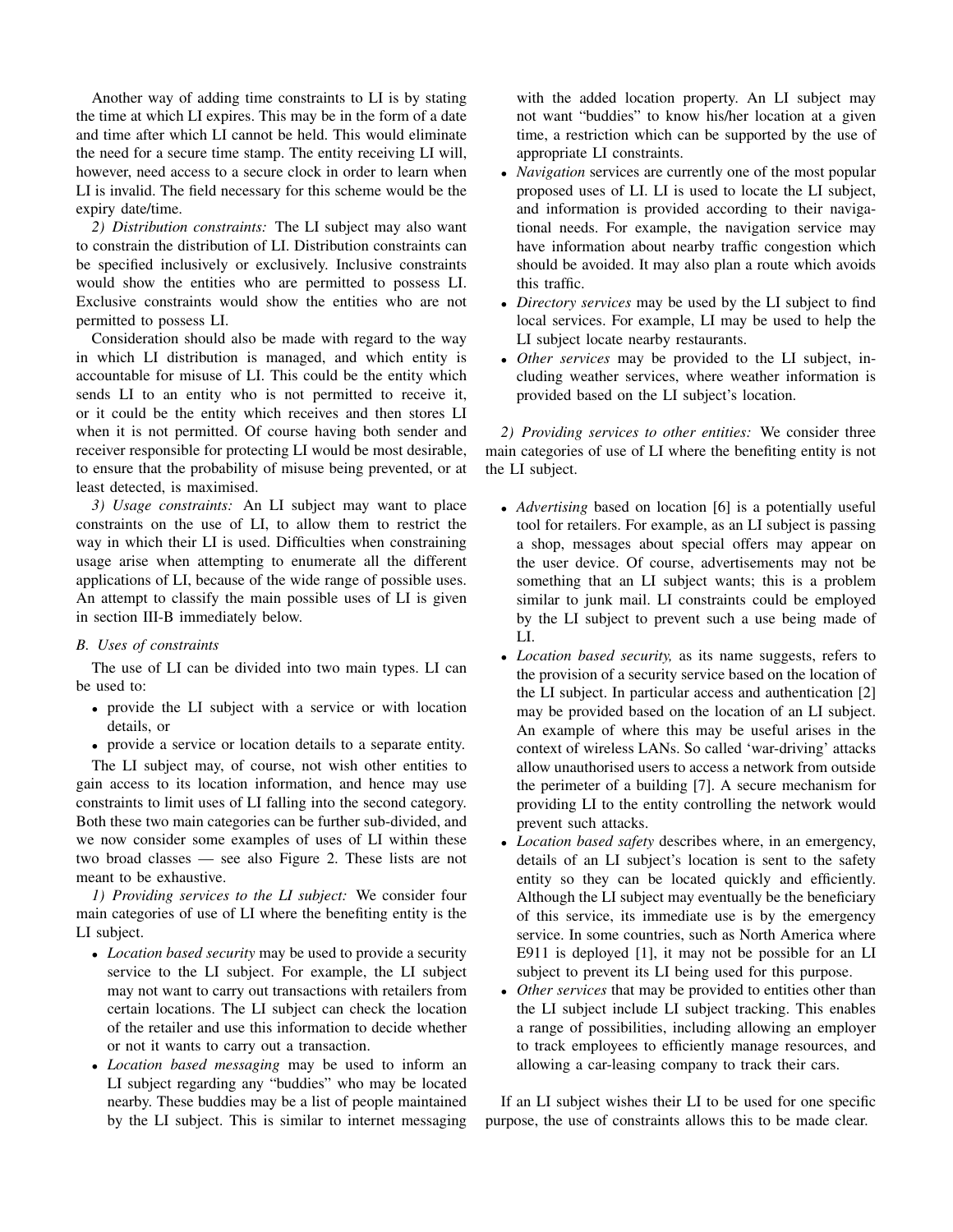

Fig. 2. LI usage tree

#### IV. LIMITATIONS OF CONSTRAINTS

Once an entity other than the LI subject has possession of LI, it is difficult to force them to abide by the constraints which have been set.

# *A. Difficulties in preventing and detecting constraint abuse*

As mentioned earlier, once an entity is in possession of LI they are free to do with it as they will. LI is data, and the constraints which may be set on it do not physically prevent the receiving entity from misusing it. What adding constraints does do, however, is to allow entities to know the wishes of the LI subject. A regulatory authority which oversees the way in which other entities handle constraints may go some way towards preventing constraint abuse.

Another problem which arises when considering the use of constraints is proving their abuse. We have already established the difficulties of preventing the abuse of constraints with LI; it is also difficult to prove an entity has abused LI.

# *B. LI constraint predicaments*

The aim of using constraints with LI is to enable an LI subject to dictate its use. Applying constraints to LI may, however, lead to further security considerations.

When a user applies constraints to LI, they give information which indicates how, or how not, to use the LI. Although this information may be necessary to prevent the misuse of LI, applying constraints means that further information is divulged to the receiving entity. Two examples of this are now discussed.

*1) Time constraint predicament:* Two potential schemes for time constraints were mentioned in section III-A.1. One made use of a validity period for the constraints. The other is where the constraints are valid until a specified point in time.

The first scheme makes use of a time stamp which is added to the constraint. This allows a receiving entity to calculate the time at which a user was at the location shown by the LI. Of course, in most cases, the entities who are likely to receive LI are in all probability trusted by the LI subject, and so the fact that they know that a user was at a location at a particular time should not be a problem. The difference between this and the second scheme for specifying time constraints is that, in the latter case, a receiving entity is not informed precisely when the LI subject was at a particular location. The delay before the

receiving entity obtains the LI may only allow an approximate location of the LI subject to be calculated. However, in some cases, LI may be used in real time and, in such cases, the second scheme may be inadequate. An example may be for a navigational service, where the location and movement of the LI subject must be calculated in order to provide the required information.

*2) Distribution constraint predicament:* If we place the responsibility for enforcing the LI constraints on the receiver of LI, then the presence of non-permitted LI at an entity is evidence that this entity is not acting within the constraints of the LI. Of course the problem with this is that it is not possible to prevent an entity from redistributing LI which it is not permitted to see.

## V. COMBINING CONSTRAINTS WITH AUDITABILITY

Preventing misuse of LI is inevitably going to be a complex task. For an entity to be able to use LI, they must have access to it. After an entity has seen the LI, they thereafter can use or misuse it as they please. Even when constraints are bound to the LI, an entity may choose to ignore them or decide not to pass them on.

Instead of trying to prevent misuse of LI, which is almost certainly an impossible task, we therefore propose the concept of auditability of LI. The idea is to enable all users of LI to determine where LI originates from, and to make all users accountable for their uses of LI. To work effectively, the majority of LI users must abide by the auditability rules, but this seems a reasonable assumption (otherwise there is little hope of achieving any control over LI). Of course, auditing will not prevent abuse, but it does enable misuse to be detected after the event, thereby acting as a deterrent to misuse.

The notion of auditability introduced here requires use of digital signatures. Every piece of LI, and its associated set of LI constraints, must be accompanied by a digital signature computed over both the LI and its constraints. That is, when any LI is generated by an LI gatherer, then, as well as generating and attaching the LI constraints, the LI gatherer must create a signature over the LI and the associated constraints. The LI gatherer might also be required to include evidence with the LI of how the LI was obtained, and include this evidence within the scope of the signature.

Any entity receiving LI must verify the accompanying signature, and must log an exception (and must not use the LI) if the signature verification fails or if the signature is not present. Moreover, all LI users must check the constraints accompanying received LI to determine whether they should be in receipt of the  $LI$  — again, if they are not then an exception should be generated and the LI should not be used. Finally, the LI and the signature should be retained for auditing purposes for a specified period of time.

We now consider how this combination of rules can prevent (or at least make more difficult) the mishandling of LI. First observe that the mechanism described above does not address the misuse of LI, i.e. the use of LI in ways prohibited by the LI constraints. It is instead intended to address the